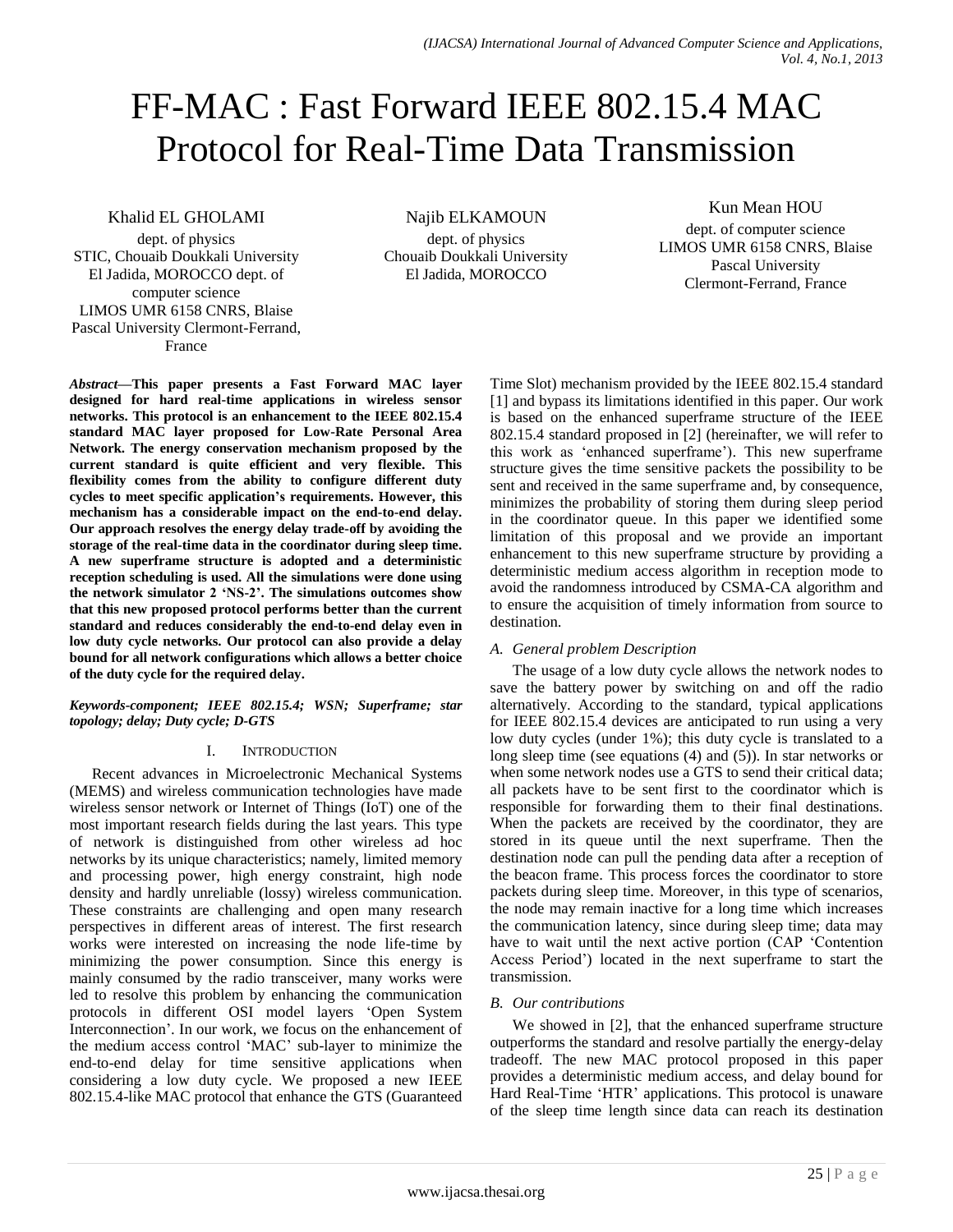before the inactive portion of the superframe. Accordingly, the end devices using our protocol may send and receive critical data in short time and go to sleep to save power. These two works are discussed later in more detail.

The rest of this paper is organized as follows. Section 2, review the IEEE 802.15.4 standard. In section 3, we discuss some related works. While in section 4, we identify some week point of the enhanced superframe. Then we explain our new proposed protocol. In section 5, we show the performance evaluation study of the new protocol compared to the standard and the 'enhanced superframe'. We finish this paper by a conclusion and some perspectives for the future works.

### II. OVERVIEW OF THE IEEE 802.15.4 MAC LAYER

The IEEE 802.15.4 standard is one of the main communication protocol designed to meet the requirement of the wireless sensors networks and IoT. This standard specifies the medium access control sublayer 'MAC' and Physical layer 'PHY' for low rate Wireless Personal Area Networks 'LR-WPAN'. In this section we will focus only on the MAC sublayer and its different parameters, since it's the subject of our contributions.

An IEEE 802.15.4 node can operate in two alternative modes: (1) the beaconless mode, where the nodes use only the unslotted CSMA-CA protocol to randomly manage channel access and avoid collisions. Since the IEEE 802.15.4 frame size is very small, this modified version of the standard CSMA-CA algorithm doesn't use the RTS/CTS mechanism to resolve the hidden terminal problem. The synchronization is not needed and the Quality of Service 'QoS' mechanisms are not provided in this mode, which makes it more suitable for applications without QoS requirements. And (2) the beacon-enabled mode, that uses a superframe to control the channel access. The superframe structure may be divided into three periods (see [Figure 1\)](#page-1-0): (1) contention access period (CAP), where network nodes use the slotted version of the CSMA-CA algorithm to contend for the channel access. (2) Collision free period (CFP) where the channel is reserved and can be used exclusively by the reserving node using a slot labeled Guaranteed Time Slot 'GTS'. The CFP period is optional and used by low-latency applications or applications requiring specific data bandwidth. And (3) the inactive portion (sleep period), which is also optional and used when the network nodes don't need to be awake all the time (suitable for most of wireless sensor network applications to minimize energy consumption).

In beacon enabled mode, the entire PAN 'Personal Area Network' is managed by the PAN Coordinator. It advertises periodically a packet named 'beacon' at the beginning of the superframe. This beacon is used to synchronize the attached devices, to identify the PAN, and to describe the structure of the superframe. It may also provide additional information about the pending addresses and the GTS configuration if needed. The superframe periods timing relay on the following parameters: beacon order (BO), the superframe order (SO) and the Final CAP Slot, where  $0 \leq SO \leq BO \leq 14$ . These parameters are specified in the beacon superframe which allows the network nodes to determine the superframe structure (the active period, The Contention Access Period 'CAP' length, the sleep time duration and the slot duration). The formula (1), (2) and (3) are used to calculate these durations:

$$
BI = aBaseSuperframeDuration \times 2^{BO} (symbols) \qquad (1)
$$

$$
SD = aBaseSuperframeDuration \times 2^{SO} (symbols)
$$
 (2)

$$
sd = aBaseSlotDuration \times 2^{SO} = SD/16 \text{ (symbols)} \tag{3}
$$

Where aBaseSuperframeDuration and aBaseSlotDuration are two constants predefined by the standard as 960 and 60 symbols respectively and denote the minimum length of the superframe and the slot respectively. Each symbol corresponds to 4 bits. BI (beacon interval) is the length of the whole superframe (including active period and inactive period). It is bounded by two beacon transmissions. The SD (superframe duration) represents the active period duration. And the 'sd' (slot duration) is the sixteenth of the active period.



<span id="page-1-0"></span> $\frac{1}{16}$  FIEE 802.15.4 superframe structure Figure 1 : IEEE 802.15.4 superframe structure

In the beacon-enabled mode, the PAN coordinator may allow the other network nodes to reserve a dedicated time slots to satisfy the bandwidth and latency requirements via a TDMA-like 'Time Division Multi Access' medium access method. These slots are labeled as GTS. Each node can allocate up to two GTSs (one for receive and one for transmit), and one GTS may have more than one slot. The number of GTSs is at most seven. These contiguous time slots form a Contention Free Period (CFP) which is placed at the end of the active period of the superframe. To use the GTS, the node has to send a GTS request to the PAN coordinator in the CAP (Contention Access Period), and when this request is honored, the coordinator will advertise in its beacon all the information related to the GTS allocation. The node has to keep tracking the beacon for any possible changes (deallocation or reallocation). If the node does not receive the beacon, it is not allowed to use its GTS and has to wait for the next beacon. The transmission during the GTS is indirect (i.e. data has to go through the coordinator, and then the coordinator advertises the pending address in the beacon so that the destination can poll it by sending a data request MAC command).

The energy limitation in WSNs is one of the most challenging aspects involved when designing protocols and considering QoS support in the network. This energy is directly related to the lifetime of the network. As we mentioned in the previous section, the IEEE 802.15.4 provides also a mechanism for power saving. This feature is possible only in beaconenables mode when the BO is different than the SO (SO<BO).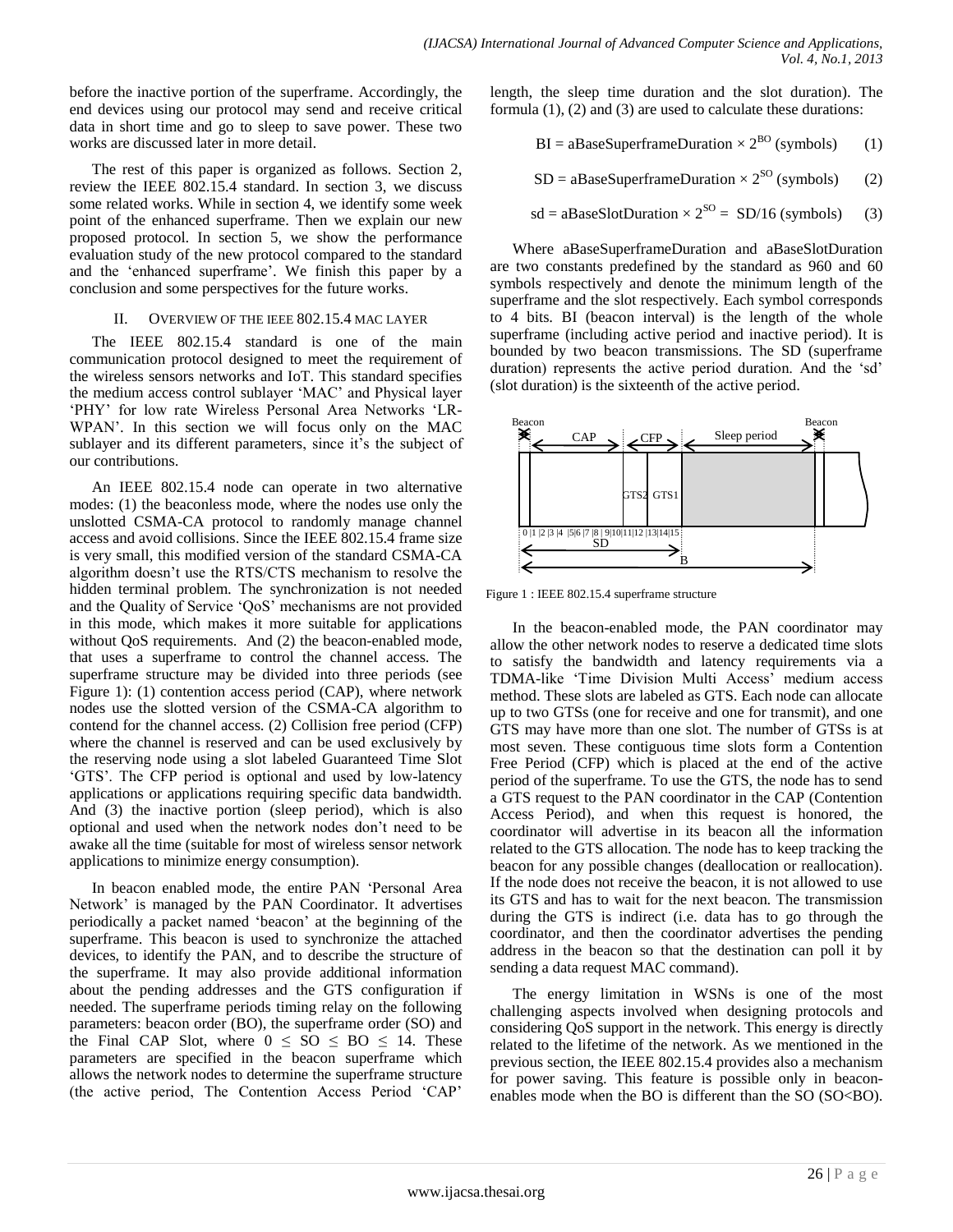This sleep-awake scheme is suitable for wireless sensor networks since the nodes do not need to stay awake all the time, they may operate for a short time to send or receive collected data. This mechanism allows the devices to save power during sleep time.

However, the choice of a low duty cycle is made at the cost of a higher latency. Since during sleep time, data may have to wait until the active portion of the next superframe to start the transmission. This time can be computed as the ratio between the superframe duration and the beacon interval that can be related to BO and SO via the following equation:

$$
DC = SD/BI = 2^{SO-BO} \tag{4}
$$

Sleep time  $= 2^{BO} - 2$  $(5)$ 

#### III. RELATED WORKS AND BACKGROUND

One of the most difficult problems to resolve in wireless sensors networks is the energy-delay tradeoff. The first MAC layers proposed in this field tends to reduce the power consumption since energy is a critical resource in wireless sensor nodes. For instance, S-MAC [3], T-MAC [4] H-MAC [5], X-MAC [6], WiseMAC [7], U-MAC [8], M-cube [9], RMAC [10] and Z-MAC [11] are duty cycle based MAC protocols that can specify sleep and wake up times for network nodes within the frame. The IEEE 802.15.4 standard can also be configured to operate in this mode.

However, in recent years, many WSN and IoT applications appeared and many of them require a certain level of QoS 'Quality of Service' for time sensitive data. In some applications, the information transported in the network may lose its meaning or may have a negative effect when it reaches the destination too late. Hence, QoS may be as important as the energy conservation in these applications. For instance, this fact leads the ISA100 group that standardizes wireless systems for industrial automation application, to specify in the ISA100.11a standard [12] different level of quality of service (classes from 0 to 5), depending on the importance of message timeliness. Reference [13] made a survey on real-time QoS support in wireless sensor networks and presented some realtime solutions including MAC and routing protocols, data processing strategies and cross-layer designs.

As we presented in the previous section, the IEEE 802.15.4 standard has proposed the GTS mechanism to meet these requirements. However, the standard presents some limitation identified by many researcher and many works were led to improve the GTS mechanism proposed by this standard. These works were interested on different aspect such as GTS allocation, GTS management and GTS efficiency. In [14], the superframe were extended to increase the number of GTS. The aim is to reduce the waste of channel bandwidth and to enhance the QoS support for multiple devices. Reference [15] divided the GTS length to slots smaller than a standard superframe slot to minimize the waste of the channel bandwidth. In [16] an implicit GTS allocation mechanism (i-GAME) is proposed. His protocol uses the round-robin algorithm to share the GTS by several nodes. [17] Proposes a method to resolve the insufficient GTS slot problem (that are limited to 7 by the

standard specification) by allocating the GTS with higher priority first. The GTS requests are classified according to their priorities which allow GTSs to be allocated first for nodes having real-time data by giving them higher priorities. It overcomes the under utilization of GTS bandwidth and the number of the concurrently allocable GTSs. [18] proposed a fully deterministic MAC protocol that supports a predefined time slots used for real-time association. This new scheme tends to avoid unsuccessful GTS request and to avoid also the collision during the GTS between nodes of different clusters in the same transmission range. Other works [19][20][21][22]  $[23][24][25][26][27]$  were interested on the improvement of the CSMA-CA algorithm to add QoS support for real-time applications.

In [2], we identified some other limitations related to energy-delay tradeoff and we proposed a new superframe structure to allow sending and receiving the real-time packets in the same superframe to avoid storing data during sleep time that may be very long. The simulation results proved that this new protocol has decreased the end-to-end delay compared to the current standard even when the network uses a low duty cycle. This protocol is covered in more detail in the next section since we propose in this paper a solution for its limitations that we identified.

Most of these algorithms and improvements can be easily adapted to our new protocol to improve and optimize the GTS usage.

### IV. PROPOSED PROTOCOL

## *A. Enhanced superframe structure*

We proposed in [2] an enhanced superframe structure of the current IEEE 802.15.4 standard. This new superframe structure allows a faster access to the channel and avoids a high additional delay caused by the sleep time for time sensitive data. This proposal tends to minimize the end-to-end delay, even when considering a very low duty cycle, by sending and receiving the real-time data in the same superframe.

This new superframe has the same periods defined by the IEEE 802.15.4 standard (i.e. contention access period, contention free period and sleep time). The beacon is also sent at the beginning of each superframe and contains all information about it. However, in the new superframe, the CFP is placed after the beacon transmission. The CAP is placed between the end of CFP and the end of the active portion. This new scheme is very important and gives three main improvements. (1) Nodes with real-time data can access the channel faster than those having normal data, since they don't need to wait for the end of the CAP to send their data. (2) The real-time nodes don't need to contend for the channel access in the CAP, since they send all their data in the CFP period which is placed at the beginning of the superframe. This new scheme may improve the performance of the other nodes and decrease the bandwidth and energy wastage due to unnecessary contentions. (3) The third improvement is very important since it is related to the energy-delay tradeoff. This protocol gives the possibility to the real-time data to be sent and received in the same superframe. Hence, we avoid the additional delay caused by storing data in the coordinator during sleep time. After the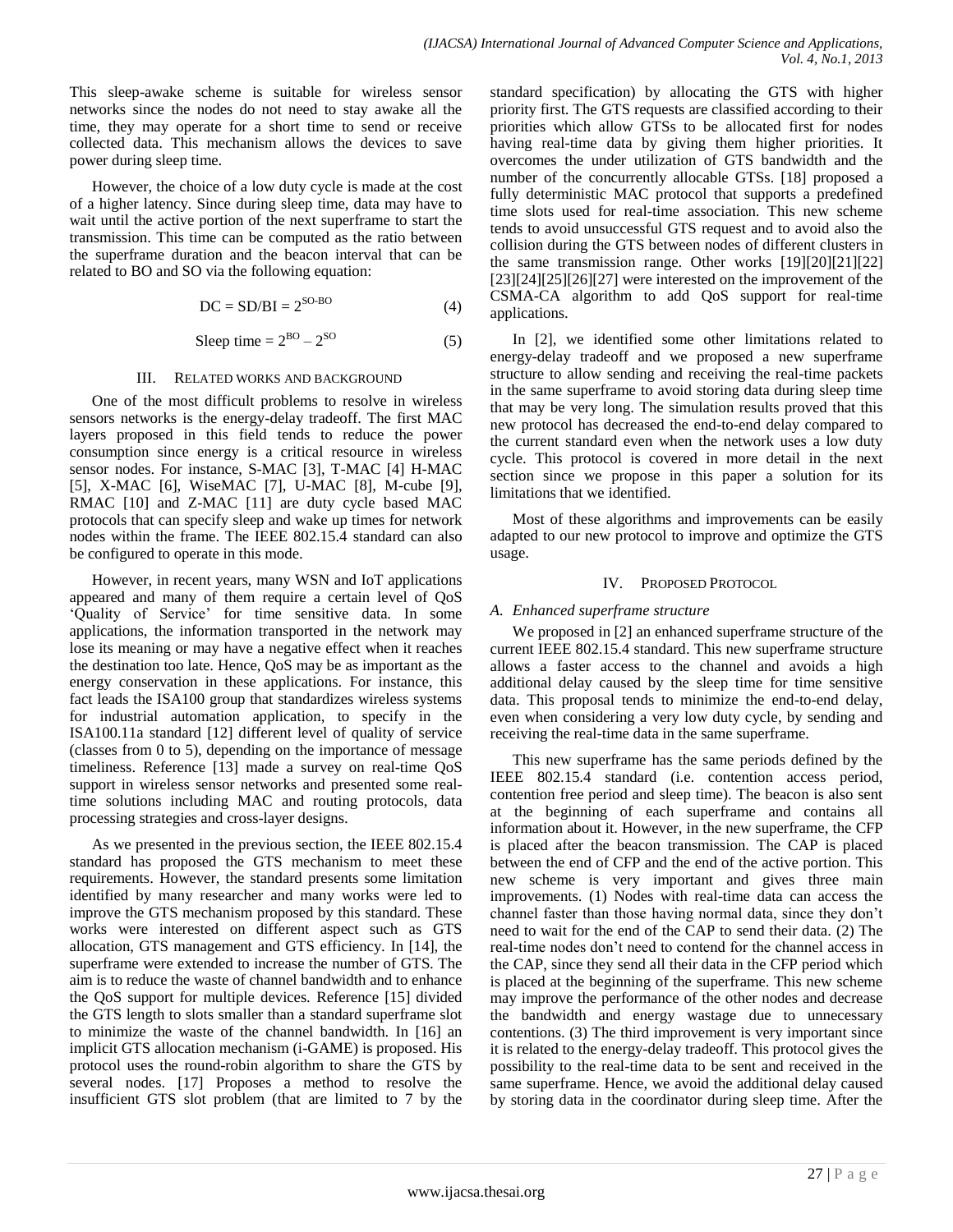end of the CFP period, the coordinator need to inform the network nodes about the new packets sent in the previous CFP period. For this purpose we created a new packet labeled Pending Real-Time Packets Advertisement 'PRTPA' that contains a list of all destination nodes having pending real-time data. Thereby, these nodes will send a data request command to the coordinator to poll this data in the CAP of the same superframe.

This new superframe has shown an important enhancement on the end-to-end delay since the data storage depends less on the sleep time. However, the use of the CSMA-CA algorithm even with an enhanced version made the delay to be dependent on the number of nodes. The randomness of the CSMA-CA method allows other non real-time packets to gain channel access before real-time ones. Hence, sometimes delay sensitive data may be stored during sleep time. Moreover, the usage of this mechanism for this data introduce energy and bandwidth wastage caused by the CSMA-CA (backoffs and randomness)

Hence, the usage of a weighted version of the CSMA-CA algorithm in this approach represents its main week points. The different priorities (Real-time and Best-effort data) were translated into weighted backoffs by using a shorter backoff interval for Real-time data than the Best-effort one. The simulations show that this method improved the delay performance compared to the current standard.

However the measured delay still depends on the nodes density because the used CSMA-CA does not insure the channel access to the Real-Time data. It only increases the successful channel access probability without any guarantee. This may force the coordinator to keep some critical data packets during the sleep time. This problem is illustrated in [Figure 2](#page-3-0) that shows how the end-to-end delay increases when the density increases.



<span id="page-3-0"></span>Figure 2 : End-to-End delay for different network sizes using the enhanced superframe [2]

To solve all these problems, we proposed a new protocol named 'FF-MAC'

## *B. FF-MAC*

FF-MAC stands for Fast Forward MAC protocol. This new protocol is designed to allow data transmission inside the cluster in a very short time. This new MAC protocol is based on the IEEE 802.15.4 standard by using the enhanced superframe structure presented above.

In our protocol, we propose the use of a deterministic medium access schedule to receive HRT data during CAP. In FF-MAC we keep the same enhanced superframe structure, the changes affect only the CAP which will be separated into two periods as described in [Figure 3:](#page-4-0) (1) CAP for normal data and MAC commands packets. The network nodes will use in this period the standard CSMA-CA to send and receive. (2) The D-CPF, which is a new period dynamically created by the coordinator. The coordinator uses this period to send HRT data to their corresponding destination nodes in a contention free way. Since the coordinator has a clear view about the QoS requirements after receiving real-time data during CFP, it can select the destination nodes concerned by the real-time pending data and create a TDMA schedule forming a D-CFP period, the algorithm 1 is used in this case. Same as the CFP, The D-CFP period is formed by a set of contiguous D-GTS 'Dynamically allocated GTS'. All these GTSs have to be set to receive only mode. This period appears only when there is some pending time sensitive data in the coordinator pending packet queue.

For efficiency purposes, these dynamically reserved GTSs are not related to the number of slots, but to the number of pending packets. Hence, we avoid a reservation of periods longer than what is needed. The coordinator calculates the required duration for each destination and creates a TDMA schedule. This schedule is sent to the network nodes using the new PRTPA packet; the message sequence chart is described in [Figure 4.](#page-4-1)

This time depends on the packet size, number of pending packets, the bandwidth provided by the PHY layer, time needed for Acknowledgement packet if required and the IFS needed. The Pull data request MAC command is not needed to retrieve the pending data from the coordinator. The destination node only needs to switch there transceiver to receive mode (see algorithm 2).

*ALGORITHM 1: FOR THE COORDINATOR*

- Sending the beacon at the beginning of the superframe
- (including the pending data)
- Exchanging real-time data in the CFP period.
- If the coordinator has received data in the CFP
- Send "PRTPA" packet with D-CFP schedule
- Else

Send empty "PRTPA" packet to trigger the start of the CAP.

However, since the CAP length is limited and some packets need to be sent during CAP (e.g. management packets), the PAN coordinator shall preserve the minimum CAP length of aMinCAPLength and take preventative action if this value is not satisfied.

The CAP minimum length 'aMinCAPLength' is the same as the one defined by the IEEE 802.15.4 standard as time needed for 440 symbols. If the D-CFP reaches the maximum limit, the coordinator will stop the process and reserve D-GTS only for the first nodes.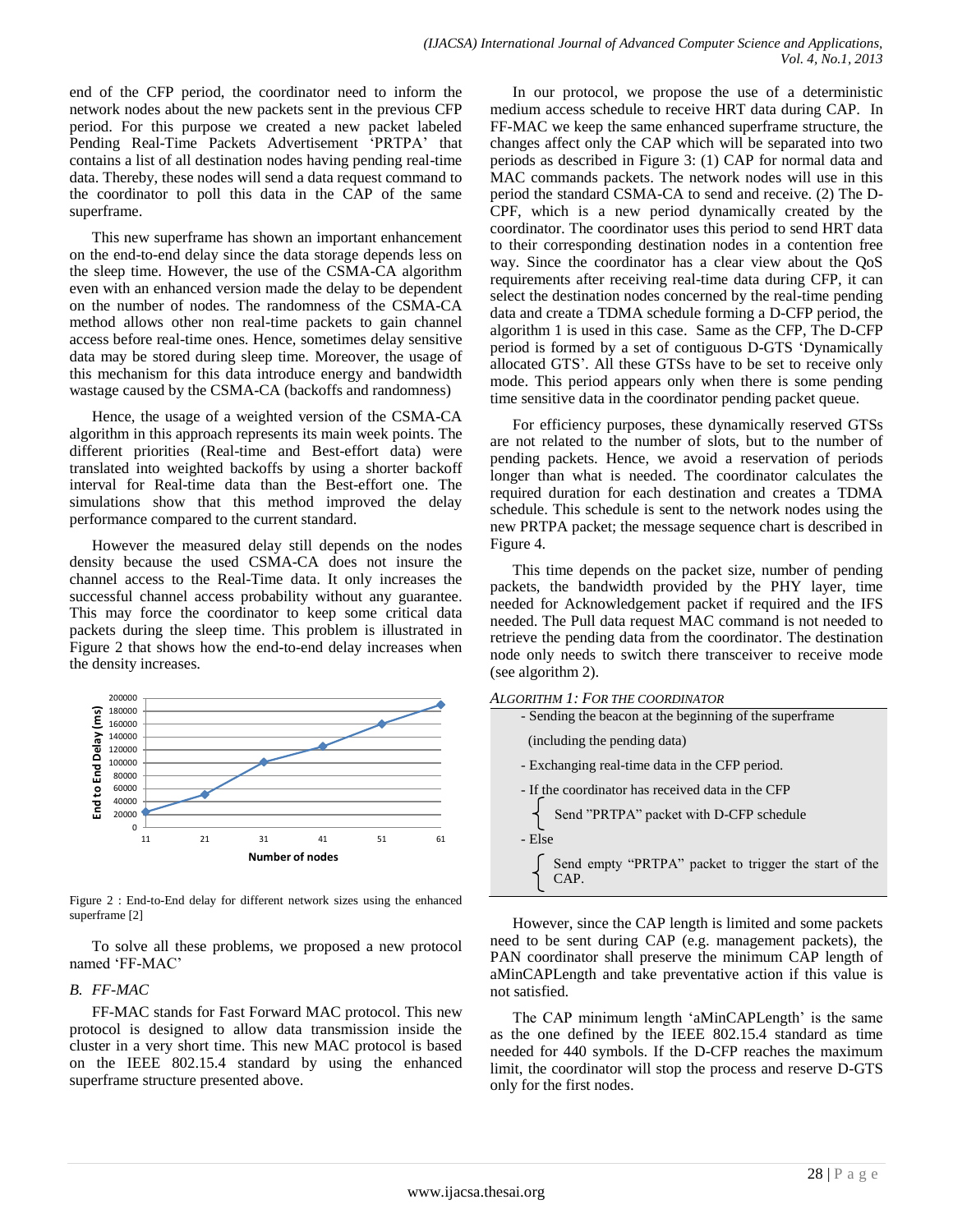### *ALGORITHM 2: FOR END-DEVICES*



As we noticed earlier, these new GTSs are dynamic which means that they appear only when needed and if no Real-Time data is pending; the corresponding D-GTS will disappear immediately. The D-GTS size is different than the corresponding GTS size, since it depends on the number of packets and not the standard slot size.



<span id="page-4-0"></span>Figure 3 : Superframe structure according to FF-MAC protocol



<span id="page-4-1"></span>Figure 4 : Message sequence chart describing the packet exchange timing

Since the WSN communication is unreliable, the network nodes may miss some important packets. One of these packets is the update packet (PRTPA) that we proposed. Hence, if it's lost by a node, the latter will miss the information about the new D-CFP (which is dynamically changed in every superframe, depending on the pending real-time packets); For this reason, this node will suppose the worst case where the CAP reaches the minimum duration and will delay its data transmission until the last aMinCAPLength time before the end of the CAP. Then, it will try to send its packets (see algorithm 2). This handling will allow the protection of D-CFP period from unexpected collisions due to PRTPA packet loss.

### V. PERFORMANCE EVALUATION

The performance evaluation simulations were built upon ns-2 [28] 'network simulator 2' (version 2.34) using the WPAN 'Wireless Personal Area Network' model [29] that simulate the IEEE 802.15.4 standard. The GTS management is missing in the official ns-2 version. It was implemented in our previous work [2].

The simulations make the following assumptions. For the physical layer, we use the IEEE802.15.4 PHY 2.4 GHz that provides 250 kbps. The IEEE802.15.4 MAC layer operates in beacon enabled mode since the GTS mechanism is only allowed in this mode. We use a star topology in all our simulations. All the scenarios are similar and contain the PAN coordinator which is placed in the center of the star network to reach all the network nodes, and a variable number of nodes randomly distributed over a 15m radius circle. The routing protocol is disabled since we evaluate our approach without the influence of the upper layers. In our simulation we disabled ARP (Address Resolution Protocol) since it's not needed in ZigBee networks. For MAC layer reliability, all the packets require MAC layer acknowledgement. The application layer uses 50 bytes UDP packets with data rate of one packet each BI (Beacon Interval) since in real word, the BO may be chosen depending on the sensing frequency. The traffic load is set by varying the number of network nodes.

In this performance evaluation section, we compare three protocols; The IEEE 802.15.4 standard, the enhanced superframe, and the FF-MAC proposed in this paper.

Many important and common points are highlighted by the simulation results. First, all these scenarios show that the endto-end delay is considerably minimized using FF-MAC in all scenarios. Second, the sleep time has no impact on this delay when using our new protocol. Third, the node density does not influence the delay for real-time data. We will discuss in the following these results in more detail.

[Figure 5](#page-5-0) show the evolution of the end-to-end delay for different beacon order values, SO 'Superframe Order' is fixed to 5. These results are obtained for a 21 nodes network. We can clearly notice that the enhanced superframe approach provides a better delay performance than the current IEEE 802.15.4 standard. However, the delay increases considerably for both of them when the sleep time increases. As we discussed in section 4, both of these protocols use the random CSMA-CA algorithm to receive time sensitive data. The randomness inherent to this algorithm may force the coordinator to store data during the sleep time. The difference between these two algorithms is that in the enhanced superframe we have the possibility to send and receive data in the same superframe, and we used a weighted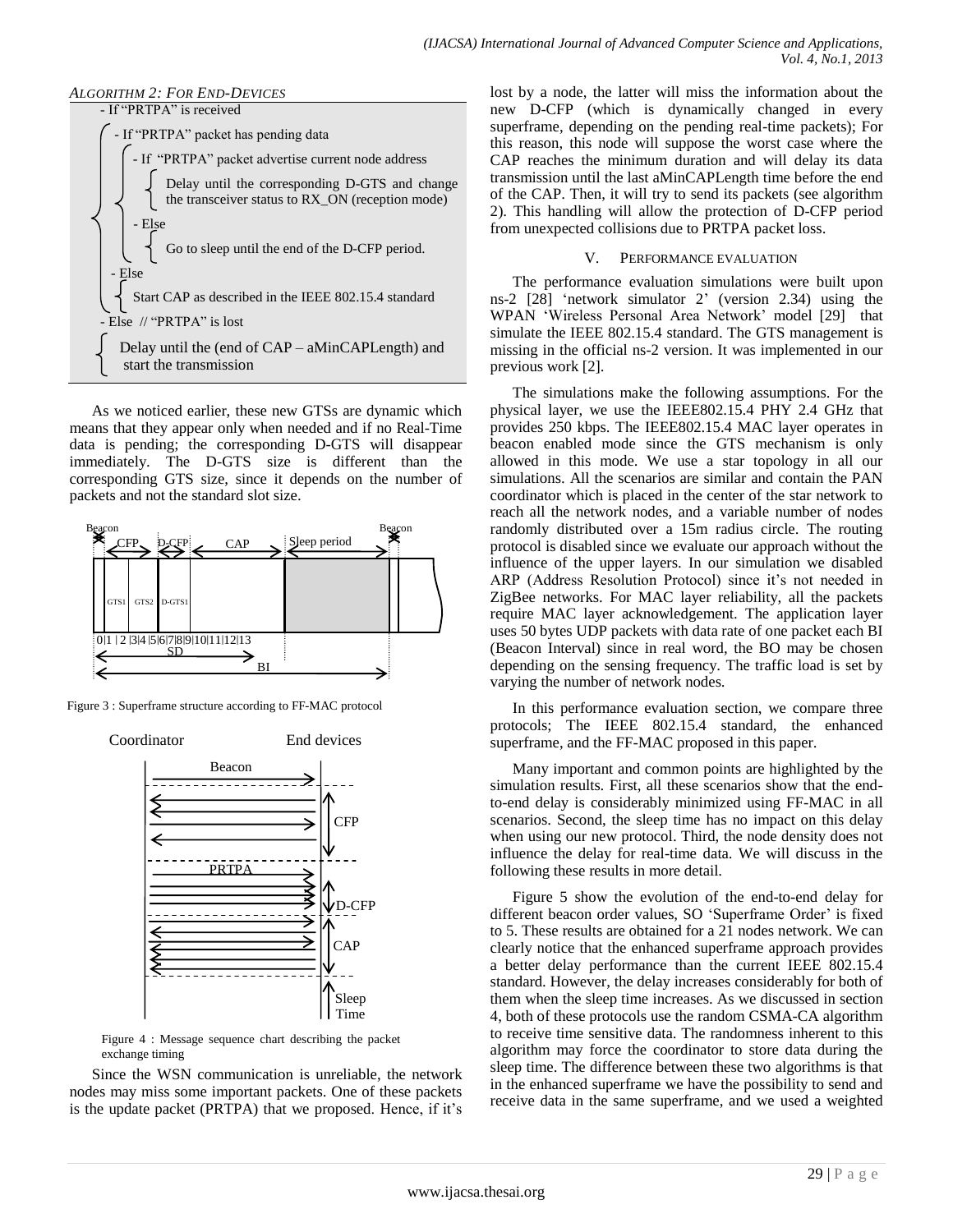version of the CSMA-CA which gives a higher probability to access the channel for emergency data among normal data. In the same figure we notice that our FF-MAC protocol resolved this problem and allows a very fast transmission that doesn't depends on the sleep time. This is exactly what was expected by our proposed protocol since we replaced the random CSMA-CA algorithm by a deterministic scheduling. The delay is very low and we can provide a delay bound for different scenarios which is not possible in the IEEE 802.15.4 standard.



<span id="page-5-0"></span>Figure 5 : End-to-End delay vs. beacon order (21 nodes, SO=5)

In [Figure 6,](#page-5-1) we increased the nodes density in the network to evaluate its impact on the end-to-end delay, we can notice that the delay has increased considerably for both of the first protocols (enhanced superframe and IEEE 802.15.4) while the FF-MAC provide nearly the same delay shown in the [Figure 5.](#page-5-0) We can explain this by the usage of the D-CFP which allows a dynamic reservation of the bandwidth for packets with delay constraint. These packets are sent without contention.



<span id="page-5-1"></span>Figure 6 : End-to-End delay vs Beacon Order for (N=31, SO=4)

[Figure 7,](#page-5-2) shows the behavior of the measured delay for various duty cycles. The results prove for all operation modes that our approach provides a very short delay if compared to the other protocols.



<span id="page-5-2"></span>Figure 7 : End-to-End delay vs. duty cycle (21 nodes)

In [Figure 8,](#page-5-3) we measured the end-to-end delay against the beacon order for different node numbers to evaluate the behavi or of FF-MAC when the number of the network nodes increases. For all chosen densities (21, 31, 41, 51, 61, 71 and 81), the FF-MAC provides a very stable delay that doesn't follow the density changes. Our deterministic algorithm provides the required quality of service even in a dense network. The impact of the node density on the delay is also shown in [Figure 9,](#page-6-0) where BO and SO are fixed to set a very low duty cycle (BO=10, SO=4: DC = 1.56%). We can easily notice that the density has no impact on our FF-MAC, while it increases considerably the delay for the other protocols.



<span id="page-5-3"></span>Figure 8 : End-to-End delay vs. BO for different nodes densities

All these presented results prove the enhancements expected by our approach. [Figure 10](#page-6-1) show a summary of all simulation results using the protocol proposed in this paper. FF-MAC provides better performance in all these scenarios.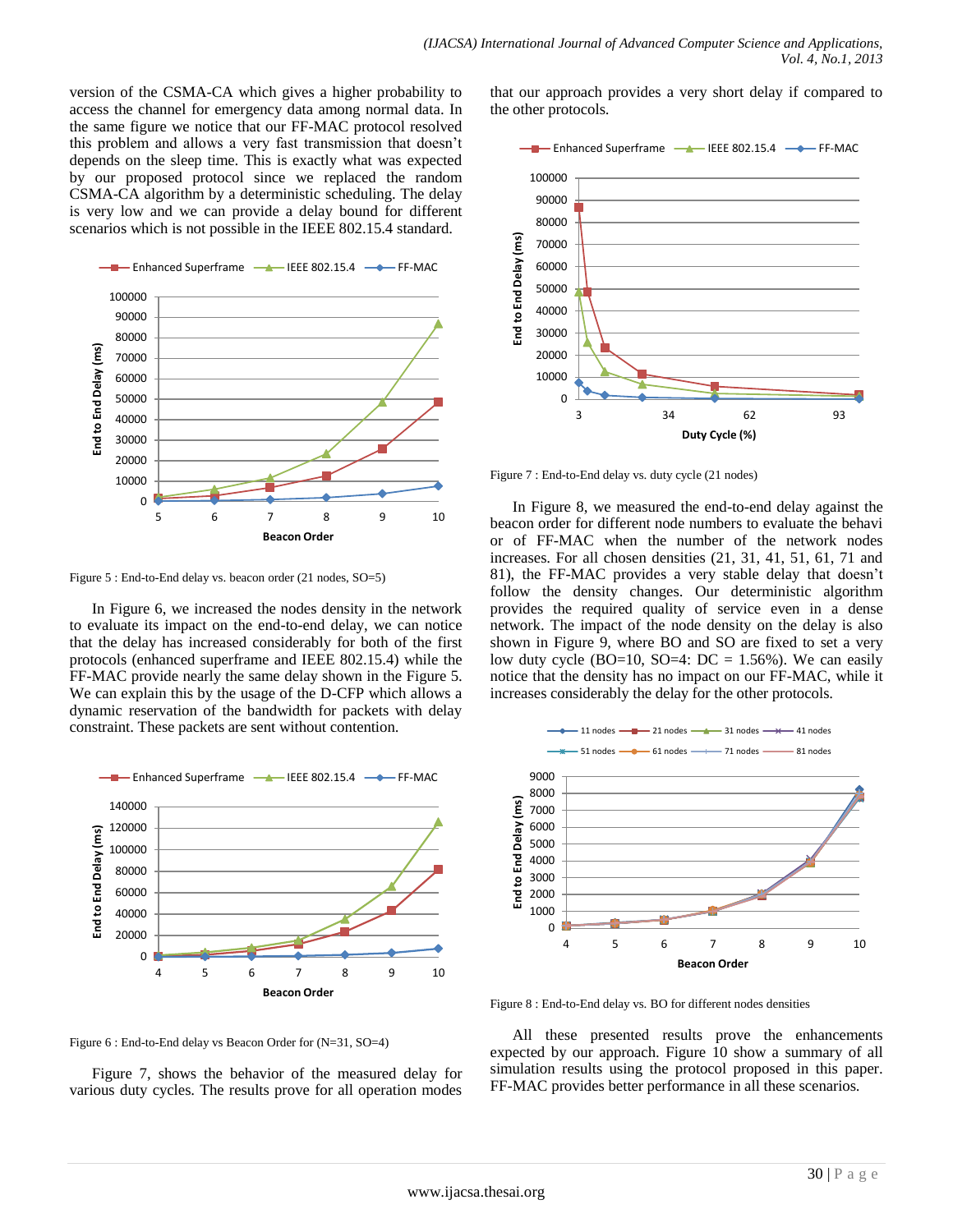

<span id="page-6-0"></span>Figure 9 : End-to-End delay for different network sizes



<span id="page-6-1"></span>Figure 10 : Summary of all simulation scenarios of FF-MAC,  $SO = 4$ 

#### VI. CONCLUSION AND PERSPECTIVES

In this paper we made an overview of the IEEE 802.15.4 MAC layer and the enhanced superframe structure of this standard. We presented some limitation of the new superframe structure that is mainly related to the usage of the CSMA-CA algorithm. Then we presented a new IEEE 802.15.4-like MAC protocol named 'FF-MAC'. This protocol is designed to solve the energy-delay tradeoff for wireless sensor network in applications that may have critical data. Our key contribution is the usage of a deterministic scheduling for reception to insure data reception by its destination, for the packets sent in the CFP period, in the same superframe.

The simulations outcomes proved the enhancements expected by FF-MAC. These results show that FF-MAC outperforms both the IEEE 802.15.4 standard and the enhanced superframe, and provides a very low delay. The duty cycle and nodes density have no impact on the delay which make our protocol suitable for applications with heterogeneous data priorities and QoS requirements.

The presented results are encouraging and open many research perspectives. As a first step we plan to test our protocol in real world environment using iLive sensors [30]. This step is very important to validate our approach taking into account the real world impairments.

#### ACKNOWLEDGMENT

This project is supported by Franco-Moroccan cooperation program in information and communication sciences and technologies (STIC) research field, the national centre of scientific and technical research (CNRST Morocco) and the EU (FEDER).

#### **REFERENCES**

- [1] IEEE Computer Society, « 802.15.4 IEEE Standard for Information technology ». 2006.
- [2] K. El Gholami, K.-M. Hou, et N. Elkamoun, « Enhanced Superframe Structure of the IEEE802.15.4 Standard for Real-time Data Transmission in Star Network », International Journal of Computer Applications, vol. 51, nº 15, p. 26 - 32, août 2012.
- [3] W. Ye, J. Heidemann, et D. Estrin, « An energy-efficient MAC protocol for wireless sensor networks », in IEEE INFOCOM 2002. Twenty-First Annual Joint Conference of the IEEE Computer and Communications Societies. Proceedings, 2002, vol. 3, p. 1567 ‑ 1576 vol.3.
- [4] T. van Dam et K. Langendoen, « An adaptive energy-efficient MAC protocol for wireless sensor networks », in Proceedings of the 1st international conference on Embedded networked sensor systems, New York, NY, USA, 2003, p. 171–180.
- [5] S. Mehta et K. S. Kwak, « H-MAC: A Hybrid MAC Protocol for Wireless Sensor Networks », arXiv:1003.3307, march 2010.
- [6] M. Buettner, G. V. Yee, E. Anderson, et R. Han, « X-MAC: a short preamble MAC protocol for duty-cycled wireless sensor networks », in Proceedings of the 4th international conference on Embedded networked sensor systems, New York, NY, USA, 2006, p. 307–320.
- [7] A. El-Hoiydi et J.-D. Decotignie, « WiseMAC: An ultra low power MAC protocol for multi-hop wireless sensor networks », in Lecture notes in computer science, p. 18‑ 31.
- [8] S.-H. Yang, H.-W. Tseng, E. H.-K. Wu, et G.-H. Chen, « Utilization based duty cycle tuning MAC protocol for wireless sensor networks », in IEEE Global Telecommunications Conference, 2005. GLOBECOM '05, 2005, vol. 6, p. 5 pp. ‑ 3262.
- [9] J. Li, D. Zhang, L. Guo, S. Ji, et Y. Li, « M-cube: A Duty Cycle Based Multi-channel MAC Protocol with Multiple Channel Reservation for WSNs », in 2010 IEEE 16th International Conference on Parallel and Distributed Systems (ICPADS), 2010, p. 107 ‑ 114.
- [10] S. Du, A. K. Saha, et D. B. Johnson, « RMAC: A Routing-Enhanced Duty-Cycle MAC Protocol for Wireless Sensor Networks », in IEEE INFOCOM 2007. 26th IEEE International Conference on Computer Communications, 2007, p. 1478 ‑ 1486.
- [11] I. Rhee, A. Warrier, M. Aia, J. Min, et M. L. Sichitiu, « Z-MAC: A Hybrid MAC for Wireless Sensor Networks », IEEE/ACM Transactions on Networking, vol. 16, nº 3, p. 511 - 524, June 2008.
- [12] « International Society of Automation News Release, ISA Standards & Practices Board ratifies ISA-100.11a document ». .
- [13] Y. Li, C. S. Chen, Y. Song, et Z. Wang, « Real-time QoS support in wireless sensor networks: a survey », in In: 7th IFAC International Conference on Fieldbuses & Networks in Industrial & Embedded Systems - FeT'2007, 2007.
- [14] Y.-G. Hong, H.-J. Kim, H.-D. Park, et D.-H. Kim, « Adaptive GTS allocation scheme to support QoS and multiple devices in 802.15.4 », in Proceedings of the 11th international conference on Advanced Communication Technology - Volume 3, Piscataway, NJ, USA, 2009, p. 1697–1702.
- [15] L. Cheng, X. Zhang, et A. G. Bourgeois, « GTS allocation scheme revisited », Electronics Letters, vol.  $43$ ,  $n^{\circ}$  18, p.  $1005 - 1006$ ,  $2007$ .
- [16] A. Koubâa, M. Alves, E. Tovar, et A. Cunha, « An implicit GTS allocation mechanism in IEEE 802.15.4 for time-sensitive wireless sensor networks: theory and practice », Real-Time Syst., vol. 39, n° 1‑ 3, p. 169–204, August 2008.
- [17] Y. Zhou, Y. Wang, J. Ma, J. Jia, et F. Wang, « A Low-Latency GTS Strategy in IEEE802.15.4 for Industrial Applications », in Second